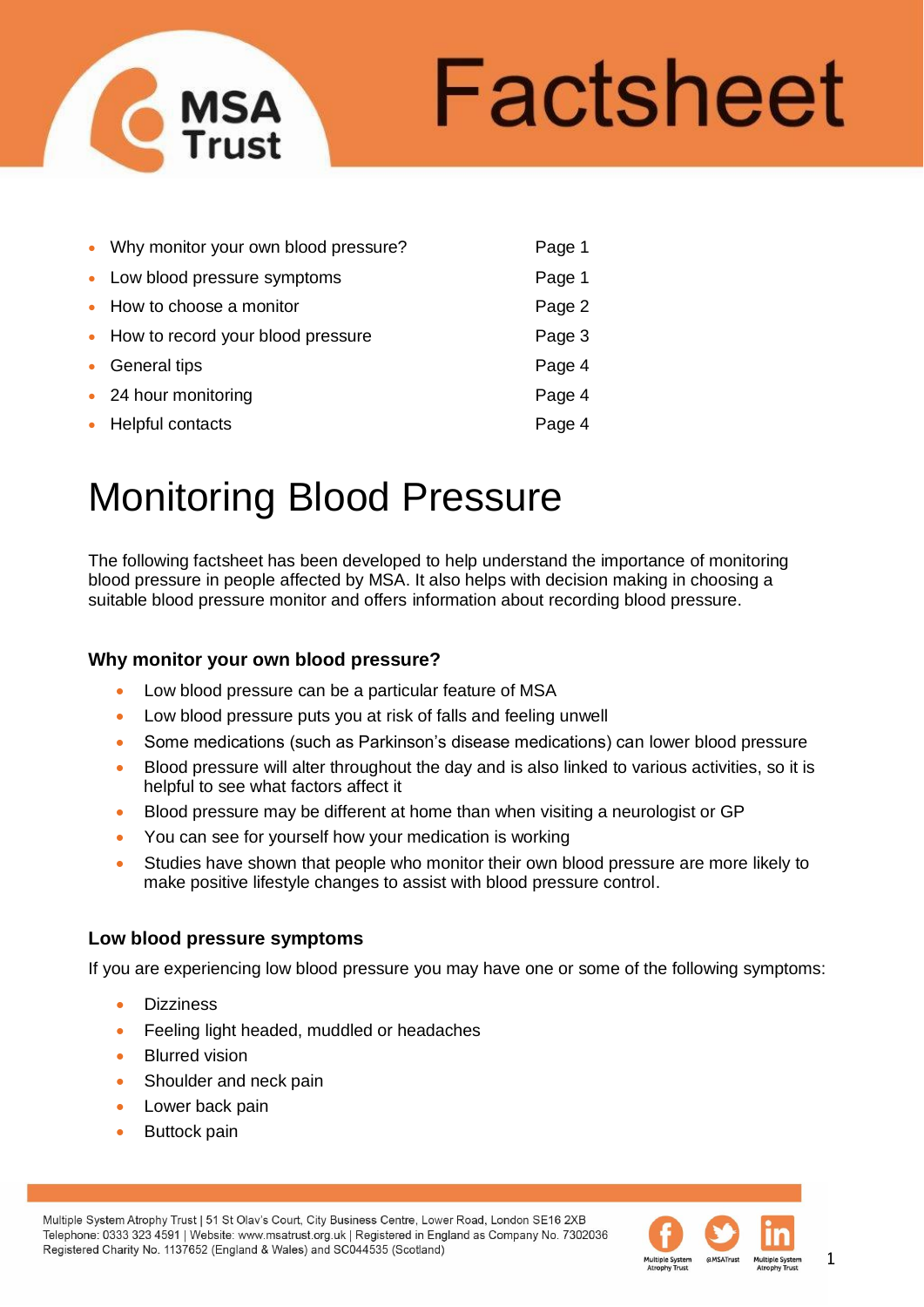- Chest pain
- Feeling weak and tired
- Fainting or blackouts.

If you do suddenly experience these symptoms you need to take prompt action:

- Sit or lie down and elevate your legs if possible
- If the above is not possible try bending over and pressing on your lower abdomen
- Drink two glasses of water.

#### **If improvement doesn't happen after 20 minutes call 111 for advice or 999 if the person stops breathing.**

The accompanying factsheet on Postural Hypotension (available from our office) explains how to reduce the risk of experiencing sudden episodes and offers further information on daily management strategies. For a copy of this please contact the MSA Trust, details can be found at the end of this factsheet.

#### **How to choose a blood pressure monitor**

A wide range of machines exist for measuring your blood pressure at home. It is essential that you choose a machine that has been clinically validated. This means the machine has been tested and certified by the British Hypertension Society to give more accurate and consistent measurements.

Clinically validated machines can be bought from leading chemists and the Blood Pressure Association. The British Hypertension Society have lists of validated machines (details are at the end of this factsheet). You should avoid buying a blood pressure monitor from an unknown supplier.

Choosing a machine that records blood pressure on your upper arm produces more accurate and consistent results than those that take readings from your wrist or finger. Upper arm machines come with a cuff that you wrap around your upper arm. To get an accurate blood pressure reading it is essential that you choose the right size cuff.

To find out your cuff size, measure around your upper arm at the midpoint between your shoulder and elbow, and choose your cuff size from the chart below:

| Upper Arm Blood Pressure Monitor cuff sizes |                             |                  |  |
|---------------------------------------------|-----------------------------|------------------|--|
| <b>Measurement (cm)</b>                     | <b>Measurement (inches)</b> | <b>Cuff size</b> |  |
| 18-22 cm                                    | $7.1 - 8.7"$                | Small            |  |
| 22-32 cm                                    | $8.8 - 12.8$ "              | Medium           |  |
| 32-45 cm                                    | 12.8-18"                    | Large            |  |

Most home blood pressure monitors will come with a medium-sized cuff. You may have to order a different-sized cuff separately.

Multiple System Atrophy Trust | 51 St Olav's Court, City Business Centre, Lower Road, London SE16 2XB Telephone: 0333 323 4591 | Website: www.msatrust.org.uk | Registered in England as Company No. 7302036 Registered Charity No. 1137652 (England & Wales) and SC044535 (Scotland)



2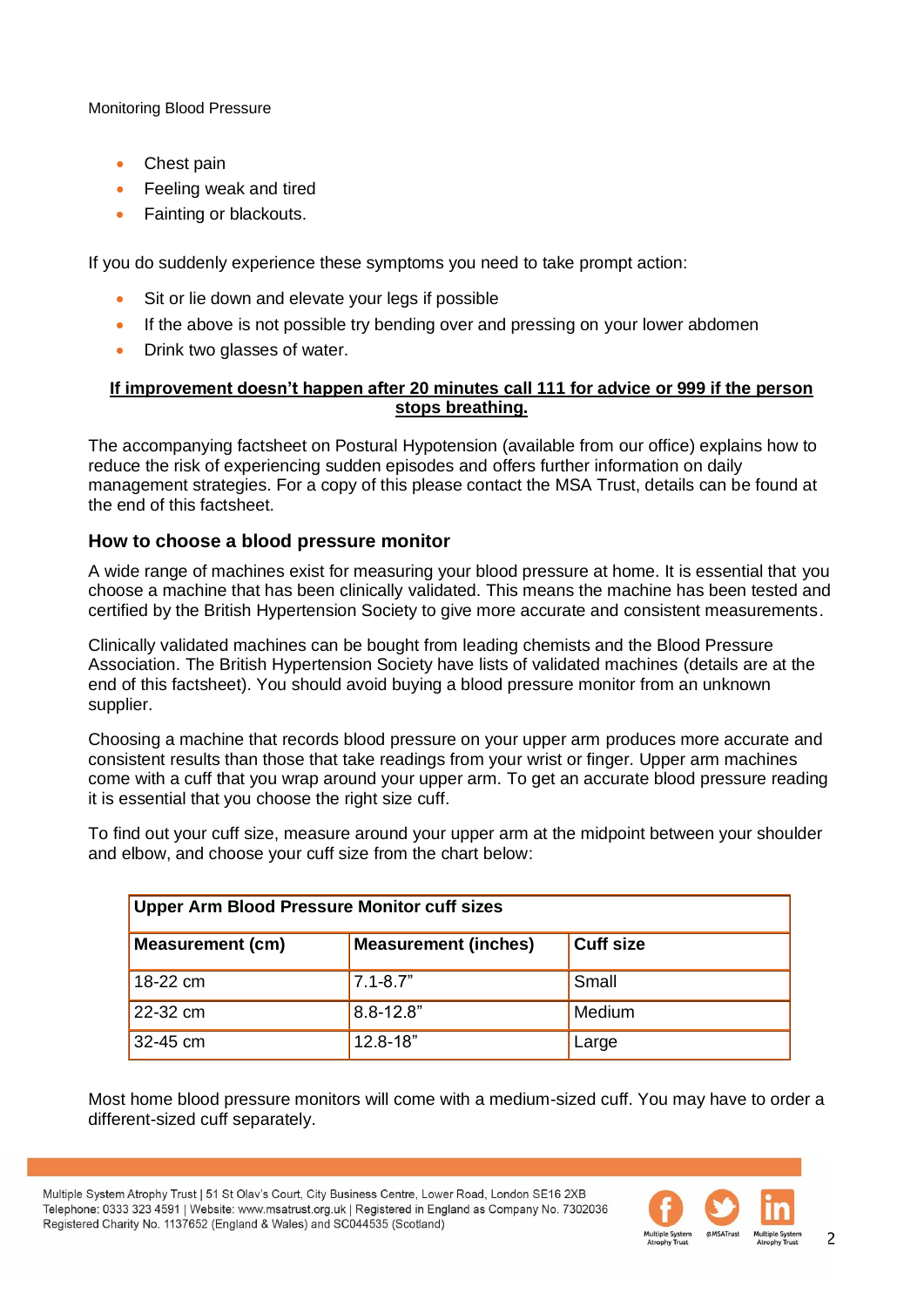Machines will vary in price and most people will not need the extra gadgetry that expensive ones have, but you may find a memory facility helpful which can store the readings for you. You should write the results in a diary or notebook and record the date and time you took the recordings to show your Neurologist or GP.

**Remember**: Consistent and accurate readings are essential in monitoring blood pressure. Choose a machine that is the right size, preferably for the upper arm and is a British Hypertension Society clinically validated machine.

## **How to record your blood pressure**

Blood pressure is measured using two numbers. The first number, called **systolic** blood pressure, measures the pressure in your blood vessels when your heart beats. The second number, called **diastolic** blood pressure, measures the pressure in your blood vessels when your heart rests between beats. If the measurement reads 120 systolic and 80 diastolic, you would say "120 over 80" or write "120/80 mmHg.

When recording your blood pressure there is some good practice to follow and some things to avoid. The following tips will help you prepare and take a blood pressure reading to ensure the most accurate results.

#### Preparation:

- Rest for five minutes before taking a recording
- Wear short sleeved or loose-fitting clothes to ensure easier access to your arm
- Use the same arm for each recording. Use whichever arm is easiest and most comfortable for you, and note which arm it is when you record the reading (it may be slightly higher on the left arm)
- Ideally you should sit with your arm resting on a desk or table.

## Performing the test:

- Your arm should be relaxed, not tense
- Make sure your arm is supported and is at the same level as your heart. You may need to rest your arm on a cushion or pillow to achieve this
- Put the cuff around your upper arm following the instructions with the machine
- Remain still whilst taking the recording
- Take three readings whilst sitting and work out the average. Write this down and mark it "sitting"
- Stand for three minutes (aided if necessary) and take three more readings and work out the average. Write this down and mark it "standing"
- You can record the readings, either in a notebook or in the memory of your machine if you prefer.

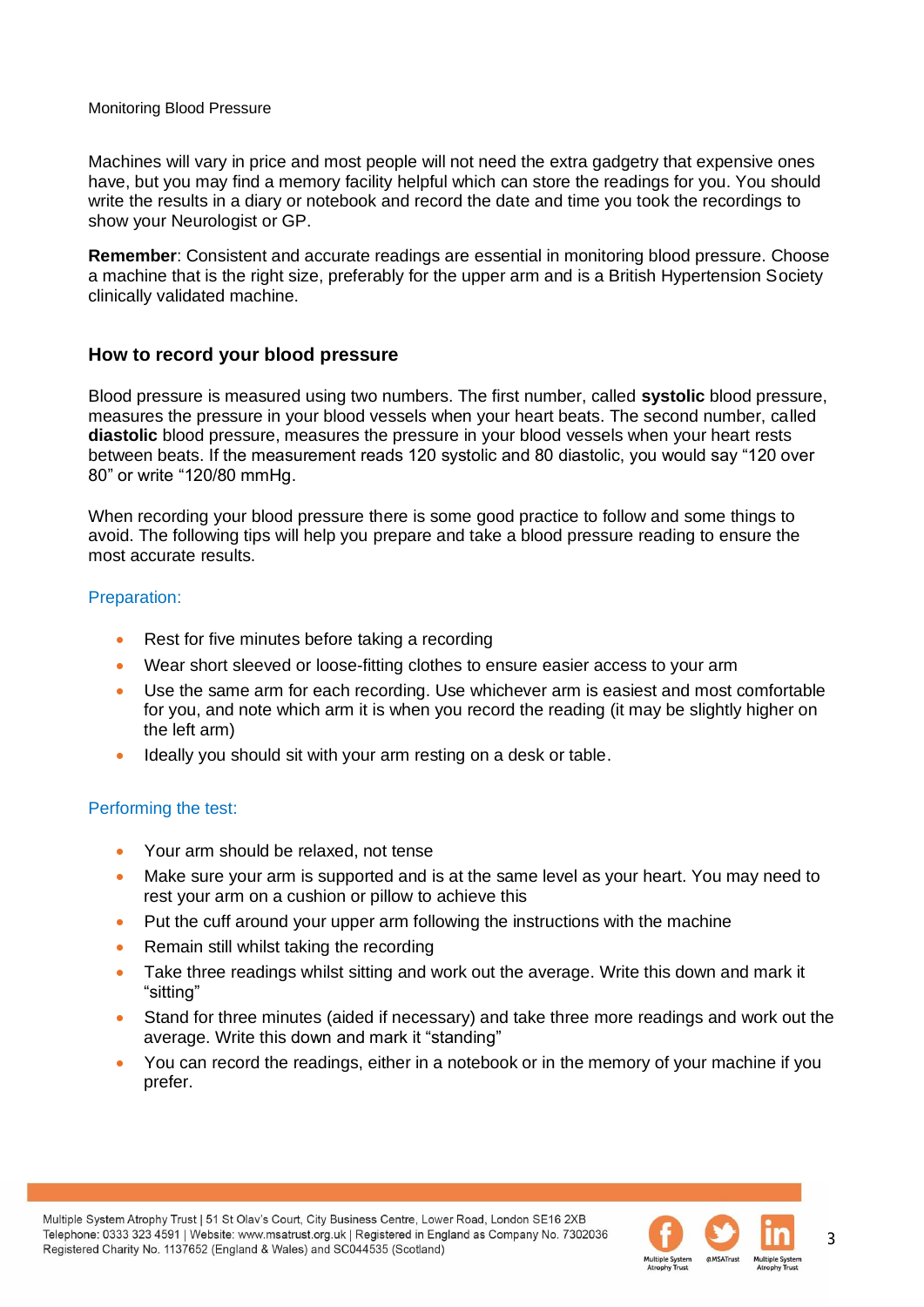Some daily activities will affect the blood pressure reading, so it is best to avoid taking a reading if:

- you need to use the toilet
- you have just eaten a large meal
- you have drunk caffeine or been smoking within the past 30 minutes.

# **General tips**

The following information will help you maximise the benefit of recording your blood pressure and provide more meaningful information.

- Blood pressure will be different at different times of the day. It is, therefore, important that you conduct the monitoring at the same time each day. By taking the readings at the same time of day it shows a meaningful comparison of what your blood pressure is doing over a period of time.
- Don't round your readings up or down, you need to keep accurate details to give to your doctor. Don't worry if you get a one-off reading that is very low, do a further reading on another day.
- Record which medicines you take, and at what time of day you take them, as this will help your doctor understand if any of the medicines are affecting your blood pressure.
- Try not to take readings too often as it can cause a lot of anxiety which may affect your readings. Once a week will be fine in most cases. Note the time of day you take the readings as that will be helpful too.

## **24 hour monitoring**

Sometimes your doctor may want you to have 24 hour monitoring of your blood pressure. If this is the case they will arrange for you to have a blood pressure machine fitted at your local hospital or at your GP surgery. It is a small device fitted to a belt around your body and attached to a cuff around your upper arm. You carry on with your normal daily activities and even sleep whilst the machine records your blood pressure. You will not be able to bath, shower or swim whilst the machine is in place. You will be asked to keep a diary of what you were doing throughout the day whilst the machine was taking recordings. You then remove the machine and return it to the hospital where they retrieve all the recordings and send the results to your doctor.

## **Helpful contacts**

Blood Pressure UK - <http://www.bloodpressureuk.org/Home> British Hypertension Society - <http://www.bhsoc.org/>